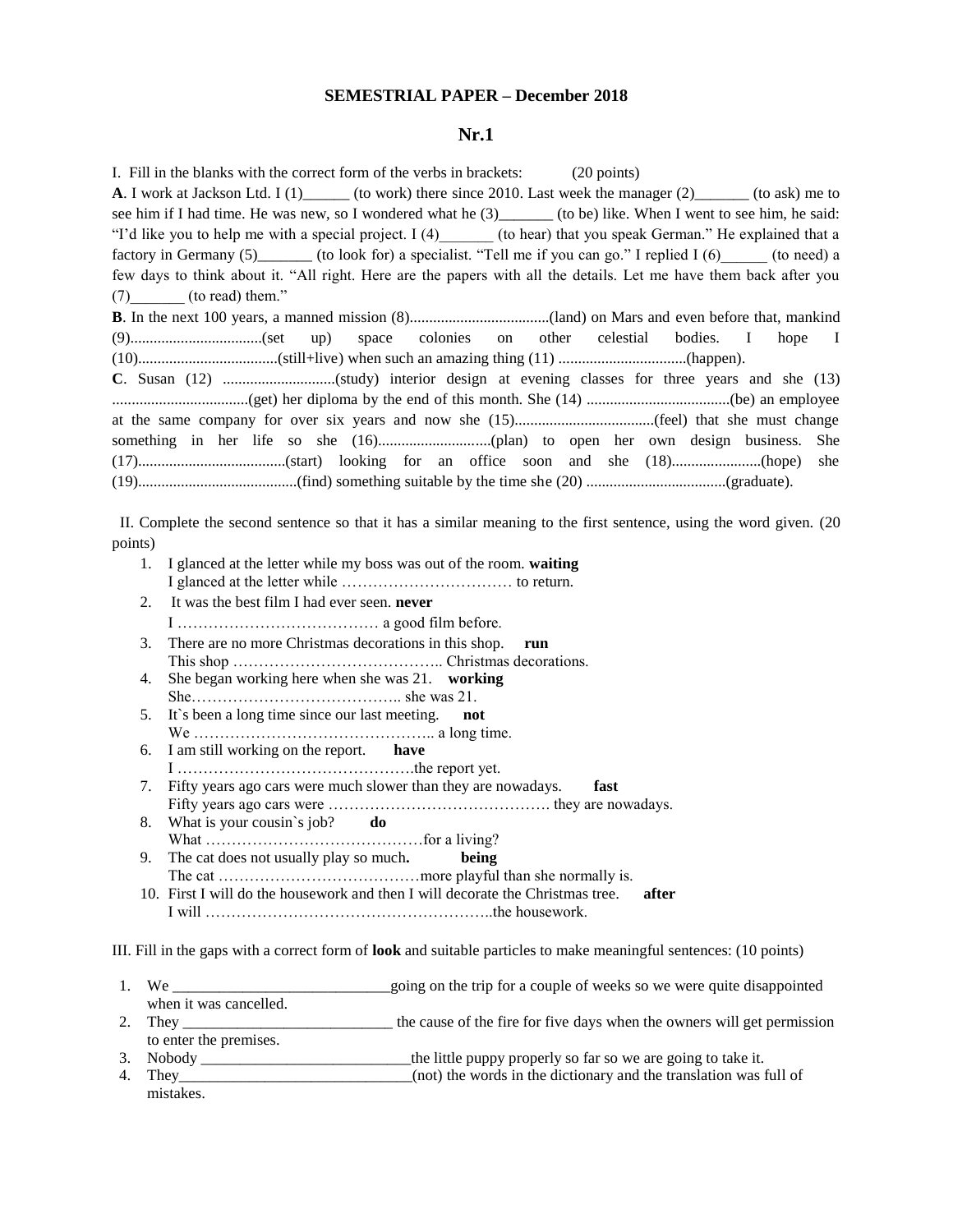5. Everybody \_\_\_\_\_\_\_\_\_\_\_\_\_\_\_\_\_\_\_ our classmate ever since she got the first prize at a swimming competition.

IV. Fill in "a/an/the" where necessary: (10 points)

In \_\_\_\_\_\_1 March, I`m joining \_\_\_\_\_\_\_2 other scientists from Chile in Punta Arenas, in\_\_\_\_\_\_3 south of \_\_\_\_4 country. We are departing on \_\_\_\_\_\_5 special research ship and we will travel down \_\_\_\_\_\_6Pacific. While we are at \_\_\_\_\_\_7sea, we will collect data from \_\_\_\_\_\_8waters near \_\_\_\_\_\_9Antarctica, which is \_\_\_\_\_\_\_\_10 famous for having \_\_\_\_\_\_\_11 most treacherous seas in \_\_\_\_\_\_\_12 world. On \_\_\_\_\_\_\_13previous expedition we got stuck because of \_\_\_\_\_\_14 weather, which made \_\_\_\_\_\_15 life on board pretty uncomfortable and \_\_\_\_\_\_16 scientific team lost \_\_\_\_\_\_17 valuable equipment. Anyway, it is \_\_\_\_\_18 amazing experience and I don't want to miss \_\_\_\_\_\_\_19 chance, even if \_\_\_\_\_\_\_20 dangers are real.

V. Use the given adjectives in a suitable form: (10 points)

- 1. I don`t want it to happen again it was …………………(bad) day in my life.
- 2. Everybody is getting …………………….(excited) before the holidays.
- 3. …………………….(soon) you finish doing the house chores, …………………..(much) time you have to enjoy yourself.
- 4. Her grades are …………… (good) every week and her parents are ……………….. (little) discontent.

VI. Reading task (20 points)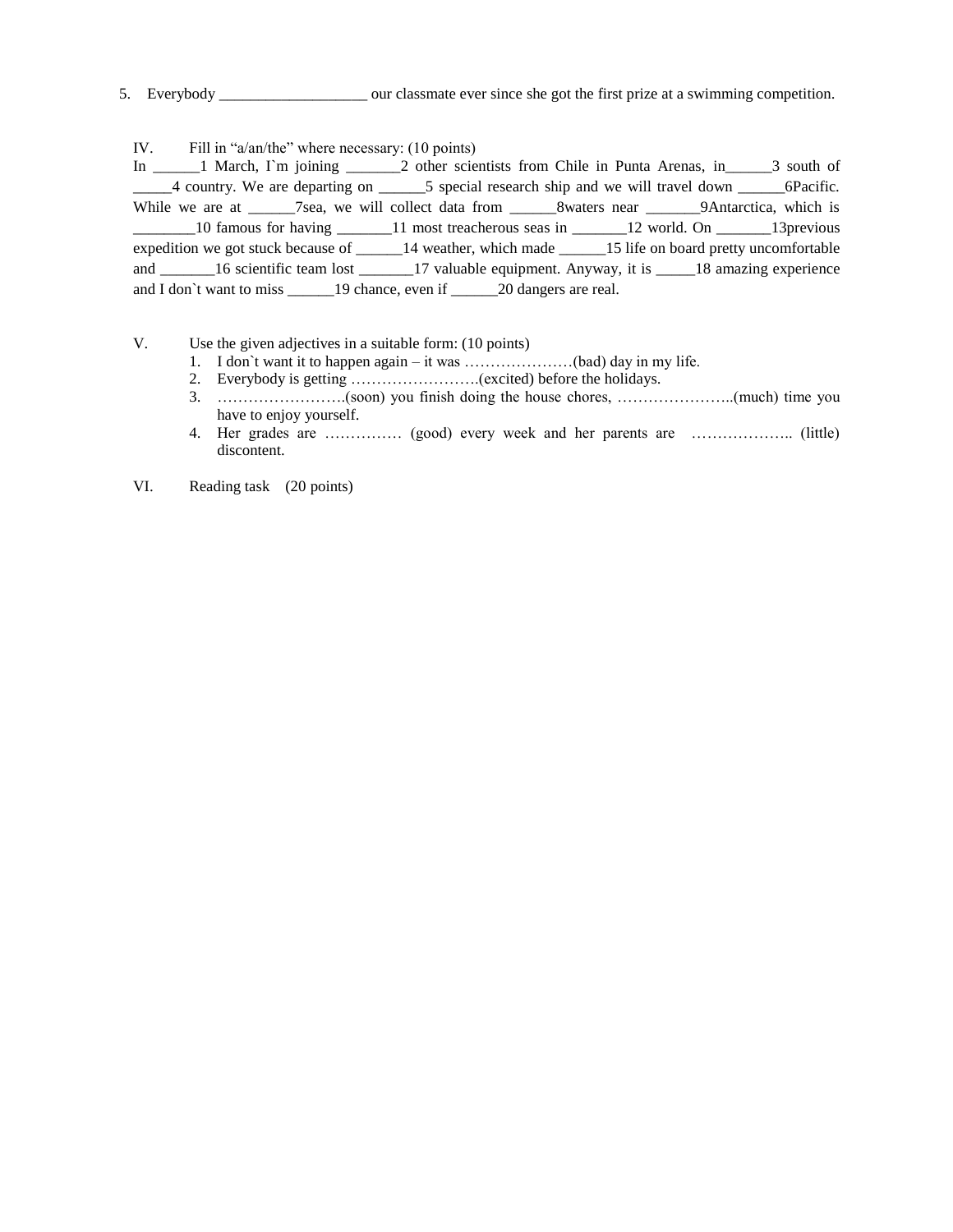## **SEMESTRIAL PAPER – December 2018**

## **Nr.2**

I. Put the verbs in brackets in the correct tense: (10 points)

sentences: (10 points)

**A**. Jason's uncle, who …………….……………1(travel) around the world for years before he came back home, ……………………..………..2(bring) him a lamp which he ……………………………3(buy) in Egypt. Jason …………………….4(hide) his disappointment and took it to his room. As he ………………….……5(rub) it one day to get some dirt off it, smoke came out of it and out of the smoke a Genie appeared. "You can have three wishes", he said. After Jason …………..…………….6(think) for a while he said: "Here is my first wish. My mum …………….………….7(work) really hard lately and she ………………….8(need) a car to get to work. "You ……………………….9(choose) well". The next day, a letter saying You …………………….…….10(win) first prize in our car competition" was delivered.

**B**. Julie …………………………….11(always, want) to become an actress and next week she ……………………….12 (graduate) drama school. When the big moment …………………….13(come), she ………………………………..14(train) for more than four years to make her dream come true.

C. Last May my cousin …………………….15(decide) that he …………………………16(have) enough of working in a bank. He ............................17(leave) on May 10<sup>th</sup> and ...............................18(ride) all over Europe since then. At this moment he …………………………19(spend) some time in Vienna because the town ………………………..20(look) so beautiful before Christmas.

|    | Complete the sentences using the words in bold:<br>(20 points)                         |
|----|----------------------------------------------------------------------------------------|
| 1. | It is Dan's second visit in a recording studio. time                                   |
|    |                                                                                        |
|    | 2. I started writing this hours ago and it still isn't right.<br>have                  |
|    |                                                                                        |
|    | 3. As soon as we got on the plane we were told to get off again. just                  |
|    |                                                                                        |
|    | again.                                                                                 |
|    | 4. Fifty years ago people walked more than they do now. to                             |
|    |                                                                                        |
|    | now.                                                                                   |
|    | 5. 'Is this your purse?' the waiter asked me.<br>belong                                |
|    |                                                                                        |
|    | 6. The last time the wind blew so powerfully was a year ago. for                       |
|    |                                                                                        |
| 7. | That was his first flight in a helicopter. not                                         |
|    | 8. I cannot remember what Mike's instructions. have                                    |
|    |                                                                                        |
|    | 9. How long is your journey from home to school? take                                  |
|    |                                                                                        |
|    | 10. His first novel was better than this one. good                                     |
|    |                                                                                        |
| Ш. | Fill in the gaps with a correct form of look and suitable particles to make meaningful |
|    |                                                                                        |